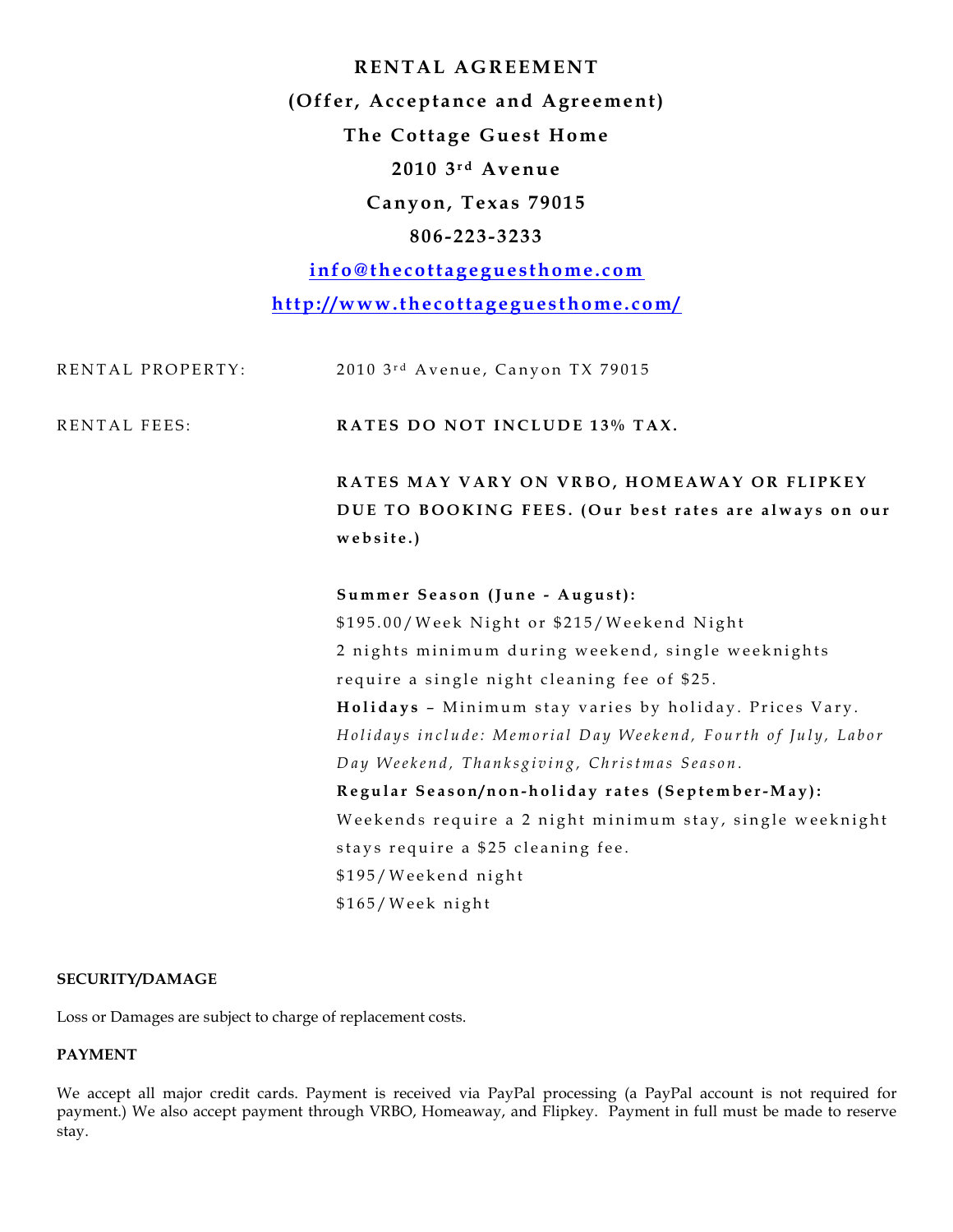## **CANCELATIONS**

If you cancel more than 30 days before check-in, you will receive a 100% refund. If you cancel more than 14 days before check-in, you will receive a 50% refund and remaining funds may be applied toward another visit within the next year. If you cancel within 14 days before check in, we cannot give a refund but funds may be applied towards another visit within the next year.

No credit will be given for shortened stays due to late arrival or early departure for any reason. No cancellations due to weather.

### **RENTAL AGREEMENT**

Upon receiving your payment and acceptance of this Rental Agreement, a rental confirmation will be e-mailed to you.

Full payment is due to confirm reservation. Once we receive full payment for your reservation, you will receive confirmation of your reservation via email.

## **HOUSEKEEPING**

When you arrive, the home will be clean and set up with linens and as a courtesy we have included the following list of supplies to accommodate the appropriate amount of guests:

- Bath towels, hand towels, wash clothes and paper towels
- Dishwasher soap, hand soap, toilet paper and laundry soap

NO PETS ALLOWED. A \$150 cleaning fee will be assessed if guest does not comply.

NO SMOKING ALLOWED. A \$150 cleaning fee will be assessed if guest does not comply.

The hot tub is provided for the enjoyment of guests. Use constant adult supervision for children. Please no children in diapers in hot tub, swim diapers only. If water is discolored or has an odor do not use and contact us.

We supply some games and activities for our guests; however some games have small pieces or parts and are not suitable for young children, i.e. toddlers and infants, who may put things in their mouths. Do not allow young children to play unsupervised with games.

Check-in time is no earlier than 4 pm CT. There is only a 5 hour window to completely clean, disinfect and set up for the next guests. Please respect this work schedule and do not arrive early. Under some circumstances we can arrange for an early check in or late check out if the home is not rented "back-to-back". Please contact us about a week before your stay if this is requested.

Checkout time is no later than 11pm CT the day you are scheduled to leave. We must be able to enter the home at 11 a.m. If you do not vacate the premises on time, you will be charged for one (1) additional night's stay.

**Checkout procedures:** Beds may be left unmade and towels may be left on the counter in laundry room. Make sure all doors and windows are locked and shut.

We will not be liable or responsible for personal items left behind, lost or stolen.

If you leave an item after checking out and wish to have it returned, call us as soon as possible and, if found, we will arrange for shipment. We will inform you of the shipping cost and with your approval charge via credit card for the shipment.

PLEASE BE SURE TO READ THE HOUSE INSTRUCTIONS AS SOON AS YOU ENTER THE HOME. IF YOU HAVE A